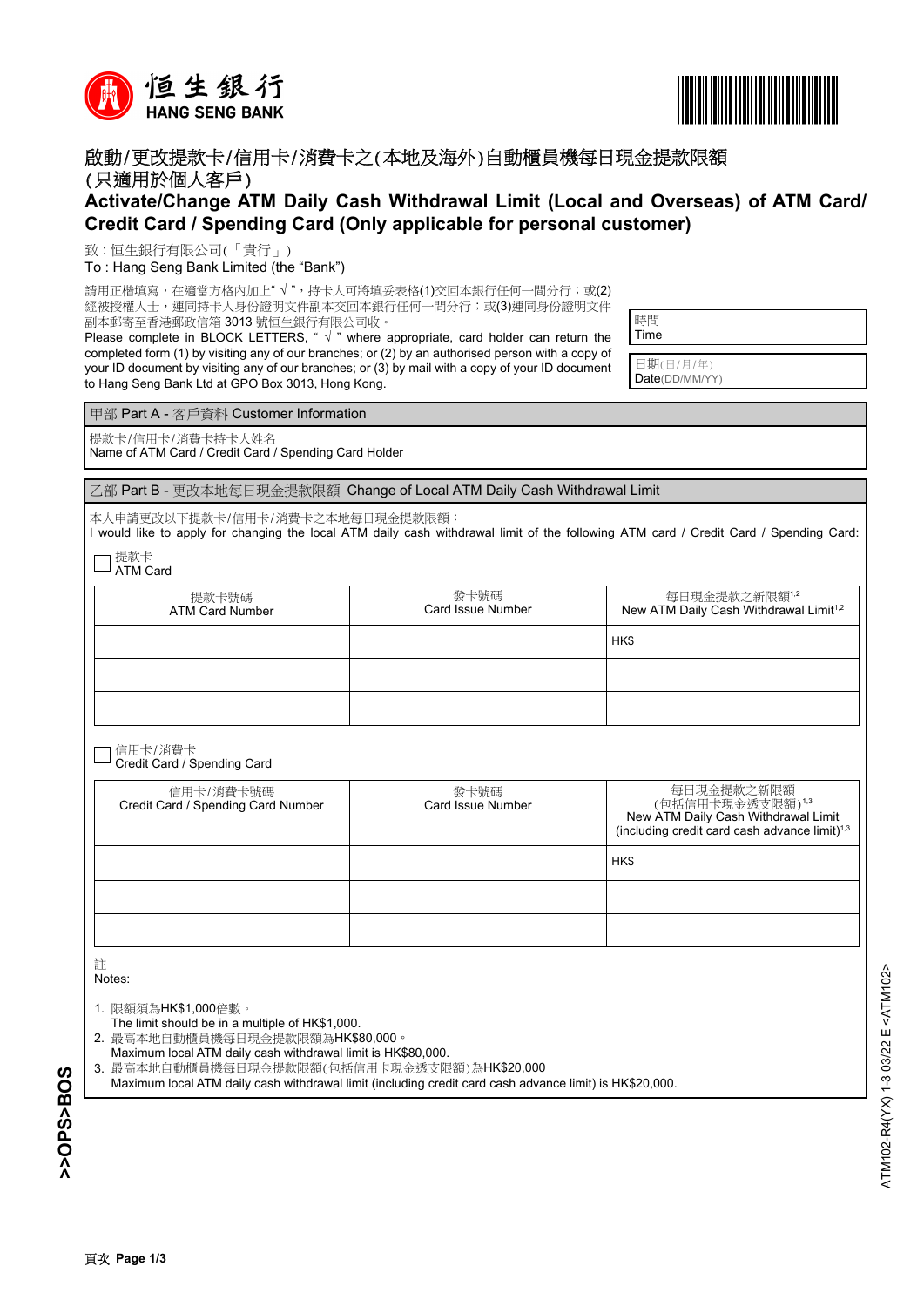| 丙部 Part C - 啟動/更改海外自動櫃員機每日現金提款限額<br>Activation / Change of Overseas ATM Daily Cash Withdrawal Limit                                                                                                 |                                                                                                                                            |                                                                                    |                                                                                                        |                        |
|-----------------------------------------------------------------------------------------------------------------------------------------------------------------------------------------------------|--------------------------------------------------------------------------------------------------------------------------------------------|------------------------------------------------------------------------------------|--------------------------------------------------------------------------------------------------------|------------------------|
| 本人申請啟動/更改以下提款卡/信用卡/消費卡之海外自動櫃員機每日現金提款限額:<br>I would like to apply for activating / changing the overseas ATM daily cash withdrawal limit of the following ATM card / Credit Card / Spending<br>Card: |                                                                                                                                            |                                                                                    |                                                                                                        |                        |
| 提款卡<br><b>ATM Card</b>                                                                                                                                                                              |                                                                                                                                            |                                                                                    |                                                                                                        |                        |
| 提款卡號碼<br><b>ATM Card Number</b>                                                                                                                                                                     | 發卡號碼<br><b>Card Issue Number</b>                                                                                                           | 海外自動櫃員機每日現金提款之新限額'<br>New overseas ATM daily cash withdrawal<br>limit <sup>1</sup> | 有效期 <sup>3</sup> Effective Period <sup>3</sup><br>(最長有效期為1年<br>The maximum effective period is 1 year) |                        |
|                                                                                                                                                                                                     |                                                                                                                                            |                                                                                    | $\pm$ From<br>(DD/MM/YY)                                                                               | 至 To<br>(DD/MM/YY)     |
|                                                                                                                                                                                                     |                                                                                                                                            | 提款卡之本地每日現金提款限額的100%<br>100% of the local ATM daily cash<br>withdrawal limit.       |                                                                                                        |                        |
|                                                                                                                                                                                                     |                                                                                                                                            | 提款卡之本地每日現金提款限額的50%<br>50% of the local ATM daily cash<br>withdrawal limit.         |                                                                                                        |                        |
|                                                                                                                                                                                                     |                                                                                                                                            | <b>HK\$0*</b>                                                                      |                                                                                                        |                        |
|                                                                                                                                                                                                     |                                                                                                                                            | 提款卡之本地每日現金提款限額的100%<br>100% of the local ATM daily cash<br>withdrawal limit.       |                                                                                                        |                        |
|                                                                                                                                                                                                     |                                                                                                                                            | 提款卡之本地每日現金提款限額的50%<br>50% of the local ATM daily cash<br>withdrawal limit.         |                                                                                                        |                        |
|                                                                                                                                                                                                     |                                                                                                                                            | <b>HK\$0*</b>                                                                      |                                                                                                        |                        |
|                                                                                                                                                                                                     |                                                                                                                                            | 提款卡之本地每日現金提款限額的100%<br>100% of the local ATM daily cash<br>withdrawal limit.       |                                                                                                        |                        |
|                                                                                                                                                                                                     |                                                                                                                                            | 提款卡之本地每日現金提款限額的50%<br>50% of the local ATM daily cash<br>withdrawal limit.         |                                                                                                        |                        |
|                                                                                                                                                                                                     |                                                                                                                                            | <b>HK\$0*</b>                                                                      |                                                                                                        |                        |
| 信用卡/消費卡<br>Credit Card / Spending Card                                                                                                                                                              |                                                                                                                                            |                                                                                    |                                                                                                        |                        |
| 信用卡/消費卡號碼<br>Number                                                                                                                                                                                 | 發卡號碼<br>Credit Card / Spending Card   Card Issue Number<br>信用卡現金透支限額)2<br>limit (including credit card cash advance<br>limit) <sup>2</sup> | 海外自動櫃員機每日現金提款之新限額(包括<br>New overseas ATM daily cash withdrawal                     | 有效期 <sup>3</sup> Effective Period <sup>3</sup><br>(最長有效期為1年<br>The maximum effective period is 1 year) |                        |
|                                                                                                                                                                                                     |                                                                                                                                            |                                                                                    | $\pm$ From<br>(DD/MM/YY)                                                                               | $\Xi$ To<br>(DD/MM/YY) |
|                                                                                                                                                                                                     |                                                                                                                                            | 提款卡之本地每日現金提款限額的100%<br>100% of the local ATM daily cash<br>withdrawal limit.       |                                                                                                        |                        |
|                                                                                                                                                                                                     |                                                                                                                                            | 提款卡之本地每日現金提款限額的50%<br>50% of the local ATM daily cash<br>withdrawal limit.         |                                                                                                        |                        |
|                                                                                                                                                                                                     |                                                                                                                                            | <b>HK\$0*</b>                                                                      |                                                                                                        |                        |
|                                                                                                                                                                                                     |                                                                                                                                            | 提款卡之本地每日現金提款限額的100%<br>100% of the local ATM daily cash<br>withdrawal limit.       |                                                                                                        |                        |
|                                                                                                                                                                                                     |                                                                                                                                            | 提款卡之本地每日現金提款限額的50%<br>50% of the local ATM daily cash<br>withdrawal limit.         |                                                                                                        |                        |
|                                                                                                                                                                                                     |                                                                                                                                            | <b>HK\$0*</b>                                                                      |                                                                                                        |                        |

ATM102-R4(YX) 2-3 03/22 E <ATM102>

ATM102-R4(YX) 2-3 03/22 E <ATM102>

**>>OPS>BOS**

>>OPS<BOS